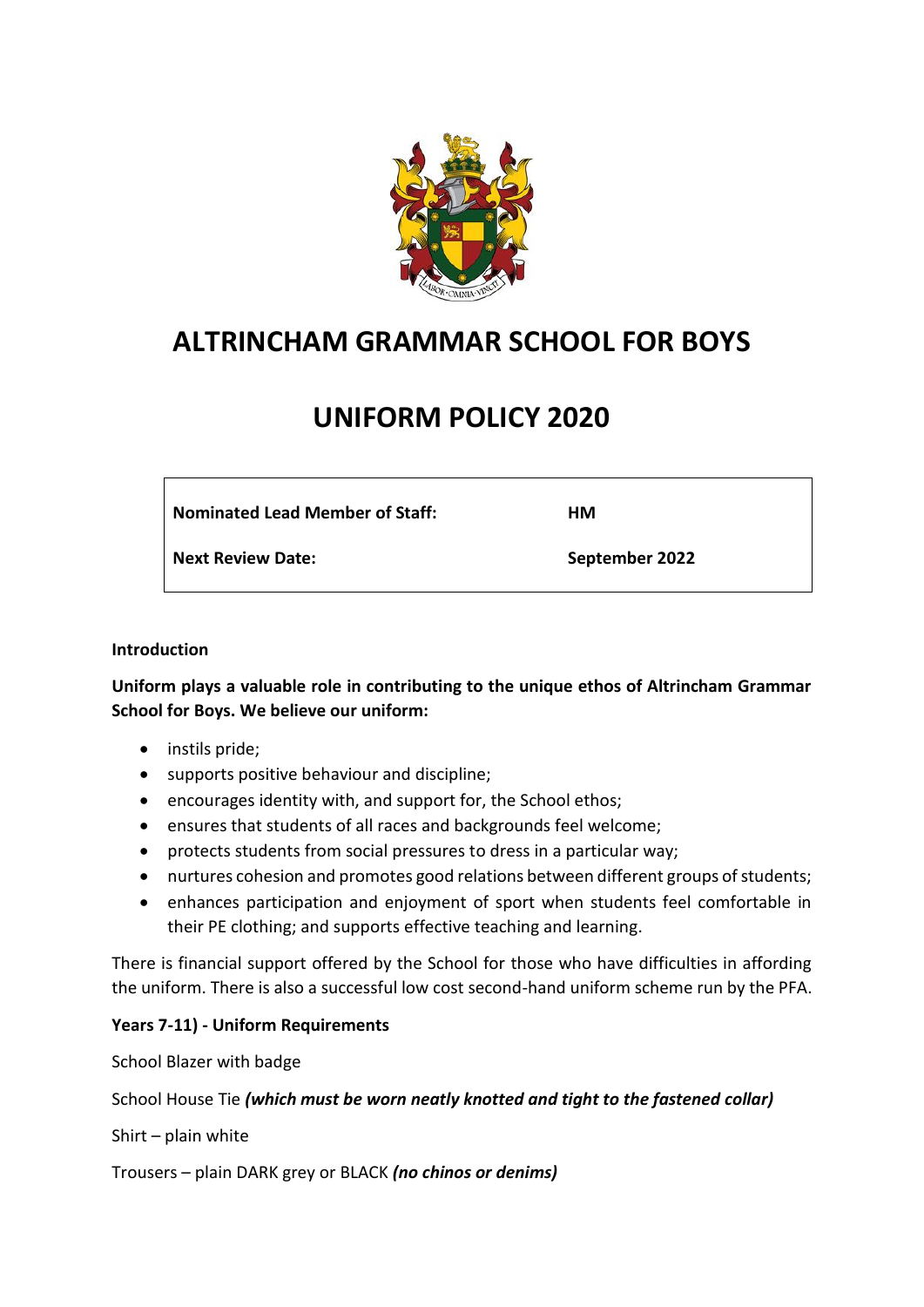Jumper - this should be plain grey and V-necked, or the School pullover for Years 7, 8 and 9. Years 10 and 11 may wear either a plain grey or a black V-necked **pullover (no tracksuit tops or sweatshirts are permitted)** 

Shoes - plain, conventional black or brown shoes (with matching laces), which are capable of being polished (*trainers, heavy working boots, suede, patent or fabric shoes are not permitted)*

Socks – plain dark preferably

Outdoor Coat - a coat in a single, dark, and plain colour (black, dark grey, blue or green), without decoration, words or logo. Leather, denim, or brightly coloured "ski jackets" are not acceptable school wear.

Students must wear full school uniform at all times except where otherwise directed by a member of staff. This includes lunch queue, dining hall, clubs and societies. The exception is during break time when students are playing on the Quad.

Hairstyle should conform to a reasonable norm as determined by the Deputy Headmaster. The following are not allowed:

- Patterned or sculpted styles with close shaved cuts
- Hair should be no closer to the scalp than a number 2
- Unnaturally coloured dyed hair, or hair in excess of collar length or over the eyes, or hair extensions
- Students should be clean-shaven where possible

## **PE AND GAMES CLOTHING**

#### **Games (Outdoor)**

Red and green reversible games shirt with embroidered School crest on the outer side

Black 'pro' shorts with embroidered School crest

Games socks (bottle green with red turnover top)

Football/Rugby boots

Outdoor training shoes

Towel

## **PE (Indoor)**

White/bottle green trim shirt with embroidered School crest

White/bottle green trim shorts with embroidered School crest

Plain white socks